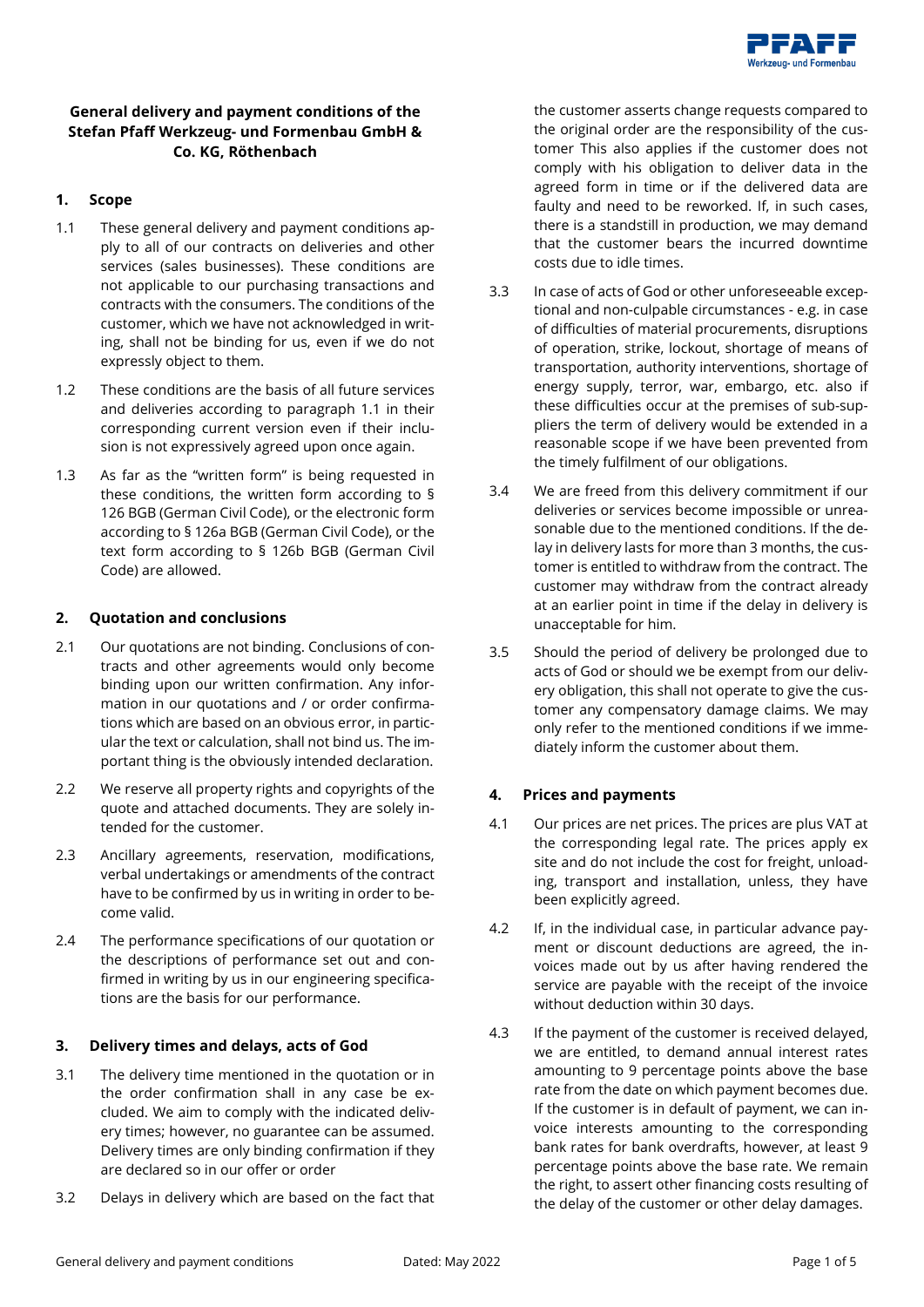

4.4 In the case of default in payment, we are entitled to retain the delivery. The customer is not entitled to withhold or offset payments, insofar as the counterclaims are not acknowledged by us or are determined to be legally binding.

#### **5. Reservation of proprietary rights**

- 5.1 All delivered products remain our property until full payment of all outstanding claims from the business relation with the customer (goods subject to reservation). This also applies to accounts receivable arising and incurred in the future, even if payments have been made in respect of specially designated claims. This title retention until outstanding accounts have been paid finally lapses with the settlement of all due accounts receivable recorded in this title retention at the point in time of the payment.
- 5.2 Treatment and processing of the goods subject to reservation are performed for us as manufacturer in the sense of § 950 of the German Civil Code, without obliging us. The treated and processed goods are deemed as goods subject to reservation in the sense of Item 5.1. If the purchaser manufactures, combines or mixes the goods to which title is retained with other goods, we shall obtain co-ownership in the new goods in proportion to the invoiced price of the goods to which title is retained to the invoiced price of the other used goods. If the title expires due to combining or mixing, the buyer shall immediately transfer his title to the new stock or goods in the invoice amount of the goods subject to retention of title and will keep them safe free of charge for us. Our co-ownership rights shall apply as goods subject to reservation within the meaning of Item 5.1.
- 5.3 The customer is entitled to resell the products in the proper course of business provided that he is not in default with the payment of the purchase price. He is not authorized to extraordinary disposals such as pledging and collateral assignment to third parties. In the event of resale, the customer already assigns in advance any claims arising against his purchasers and other claims including all unsettled balances from current accounts as security with any auxiliary rights to us.
- 5.4 The customer is entitled to collect the assigned claims. The collection authorisation expires, if the customer stops his payments, files for bankruptcy or insolvency proceedings are opened, in an out-ofcourt composition or restructuring proceeding, within a restructuring proceeding according to the Law of stabilisation and restructuring frame (StaRUG) or in other forfeiture of assets. The same applies, if it becomes apparent that our claim for

payment will be endangered by a lack of performance on the part of the customer. In such a case, we demand that the customer informs us about the assigned accounts receivable and the debtors, about all information necessary for the collection of debts, hands over the corresponding documents, and informs the debtor about the assignment.

- 5.5 It is prohibited to the customer to dispose of the resale of the claim by chattel mortgage or release of covenant -also by the way of claim sale without our prior written consent, unless it concerns an assignment by way of the real factorings which are reported to us and when the factoring proceeds exceed the value of our secured claim.
- 5.6 The customer shall inform us without undue delay of any seizing or other legal or physical impairment or endangering of the retained goods or any other security right provided to us. The customer shall support all costs that may occur for the annulment of the attachment or the return transportation of the reserved merchandise, so long as the costs are not replaced by third parties.
- 5.7 We are obliged to retransfer or release the collateral securities upon request of the customer insofar as the value of the securities provided to us exceeds our claim by a total of more than 20 %.

#### **6. Transfer of risk and acceptance**

- 6.1 The product should be accepted upon completion of the performance, if agreed in the contract. This also applies for individually self-contained, partial services.
- 6.2 With the acceptance, the risk is transferred to the customer.
- 6.3 If the customer is late in acceptance, the risk is transferred to him as of the moment of delay. The same applies, if an agreed assembly is interrupted for reasons, for which the customer is responsible, and if we have handed over to the custody of the customer the performance effected up to then by mutual agreement.
- 6.4 As far as no acceptance is required or agreed, the risk will pass onto the customer at the latest with the shipment of the goods or in fact even if there are partial deliveries or if we accepted further performances as per example the shipment costs or transportation and installation.
- 6.5 Upon request of the customer the consignment will be insured at his cost against theft, breakage, transportation, fire and water damages as well as against other risks that may be insured.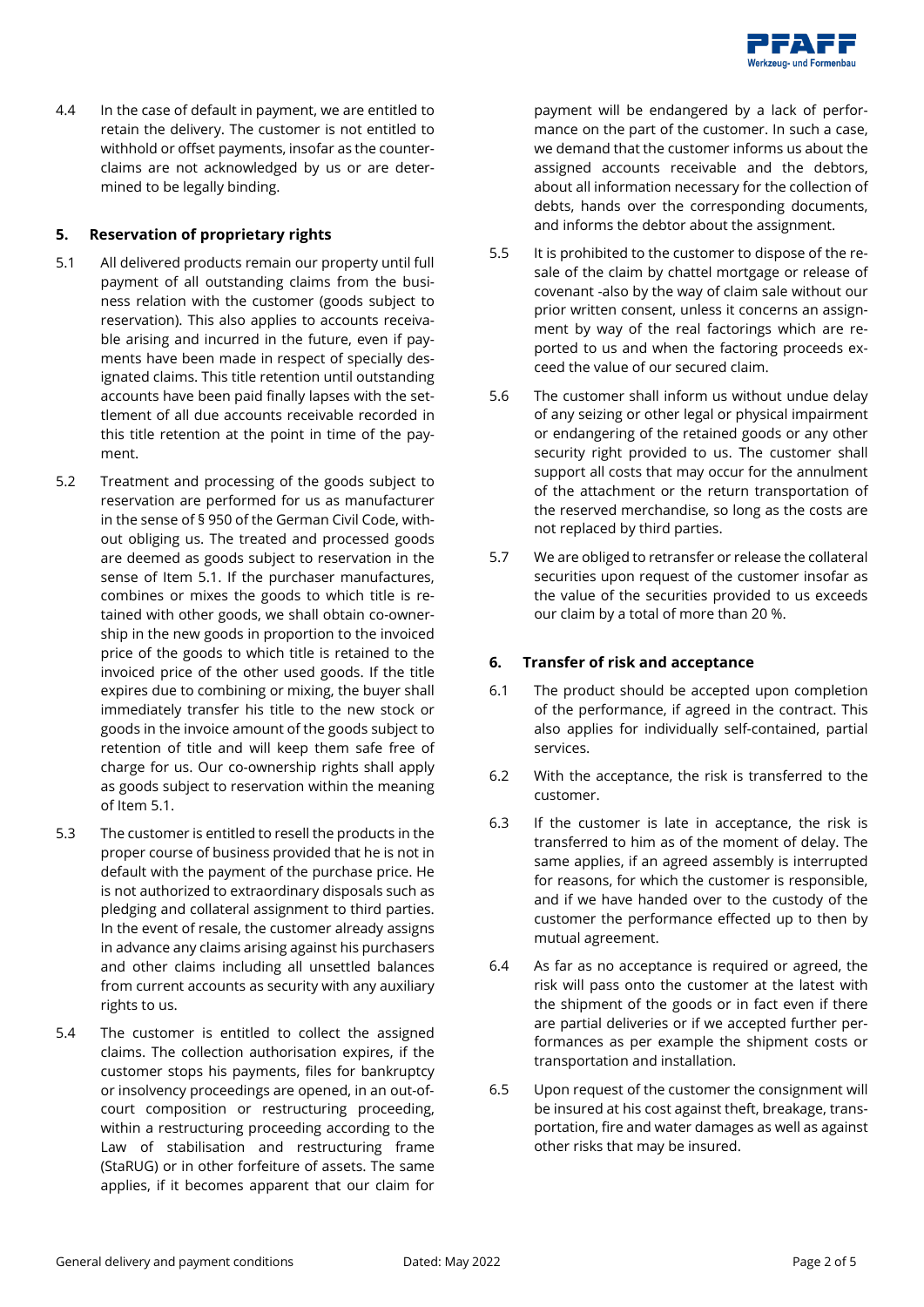

#### **7. Weights, dimensions, deviations**

- 7.1 Depending on the type of goods we may make delivery over or under the agreed number of items and weights to the extent usual in the commerce and industry.
- 7.2 The DIN tolerances and deviations to the extent usual in the commerce apply for the prescribed dimensions, unless we have agreed deviating quality requirements with the customer

## **8. Liability for material defects and compensation**

- 8.1 We will not be responsible that the goods would be suitable for a certain purpose, unless we expressively agreed to this liability.
- 8.2 We assume the liability for material defects for the quality of the design and the execution from the delivery date for the period of 12 months in a way that parts becoming possibly useless or damaged which is demonstrably due to faults in material or workmanship during this term should be replaced or repaired as appropriate as quickly as possible and free of charge.
- 8.3 The liability for material defects does not apply for wearing parts and for such damages, which are caused at the premises of the customer due to natural wear, humidity, excessive heating of the rooms, other temperature or weather conditions, improper handling, brute force, overexertion and use of inappropriate operating resources and lubricants. Observe the maintenance and care instructions of the customer.
- 8.4 Claims for additional fulfilment, compensation, abatement or withdrawal in the sense of §§ 437, 634 of the German Civil Code because of obvious defaults expire with acceptance but at the latest if the customer does not notify them immediately, so within two weeks after handing over.
- 8.5 We shall bear the costs for transportation due to supplementary performance, in particular costs for transport, travel, labour and material to the place to which we have delivered the goods. If the goods are located at another place than the place of delivery, in particular in cases of the resale, we will not be liable to bear any additional costs for transport, road, labour and material costs resulting hereof.
- 8.6 If possible, at our own discretion, the goods should be returned at our costs, if this would be technically possible. If the goods are sent in, the least expensive mode of transportation needs to be chosen, usually by a forwarding agent and not by plane, if this is unacceptable to the customer. Notwithstanding our rights from § 275, para. 2 and 3 of the German Civil Code, we can however refuse subsequent

performance if such performance would only be possible at unreasonable costs.

- 8.7 Instead of repairing, we can also deliver a replacement part at our choice. If we deliver a replacement part, we can demand restitution of the defective item subject to §§ 346 to 348 of the German Civil Code from the customer. If the rectification fails, if we refuse the replacement delivery or if we do not deliver it within a reasonable period, the customer can reduce the remuneration or withdraw from the contract. After the third unsuccessful trial, a rectification is considered as failed, if nothing to the contrary arises based on the nature of the item or the defect, or other circumstances in particular.
- 8.8 Insignificant reasonable variations in the dimensions and performance in particular in case of repeat orders do not allow for authorization complaints, unless the compliance of dimensions and tolerances has been expressively agreed upon. Any technical improvements, as well as necessary technical modifications, shall also be deemed compliant with the contract as long as they do not constitute any deterioration in value.
- 8.9 If the customer prescribes the use of a certain material or if he makes the material to be used available to us, or if he requests a certain type of execution deviating from the usual production, we are not liable for defects and damages resulting hereof and herewith which might occur on our products or lead to defects on the product that needs to be manufactured. We are not liable for parts, materials or other items of equipment which have been produced by the customer or on his behalf.
- 8.10 All claims in respect of material defects expire if the customer performs modifications or interventions on the product himself or causes third parties to perform without our written approval. The guarantee also expires if the customer uses spare parts which have not been released by us, unless the customer proves that the defect would also have occurred when using an original part or a spare part released by us.
- 8.11 All claims in respect of material defects of the customer due to breach of duty, delay, impossibility of performance, positive claim infringement, default at the point of conclusion of the contract, tortious liability and other legal reasons are excluded, insofar as damages or consequential damages, which did not occur on the delivery item itself, have not been caused by us by intentional or grossly negligent action. The limitation of liability applies to the same extent for our performing and vicarious agents.
- 8.12 he exclusion of liability according to Fig. 08.11 does not apply insofar as contract-essential duties are parties violated or if the customer assert claims for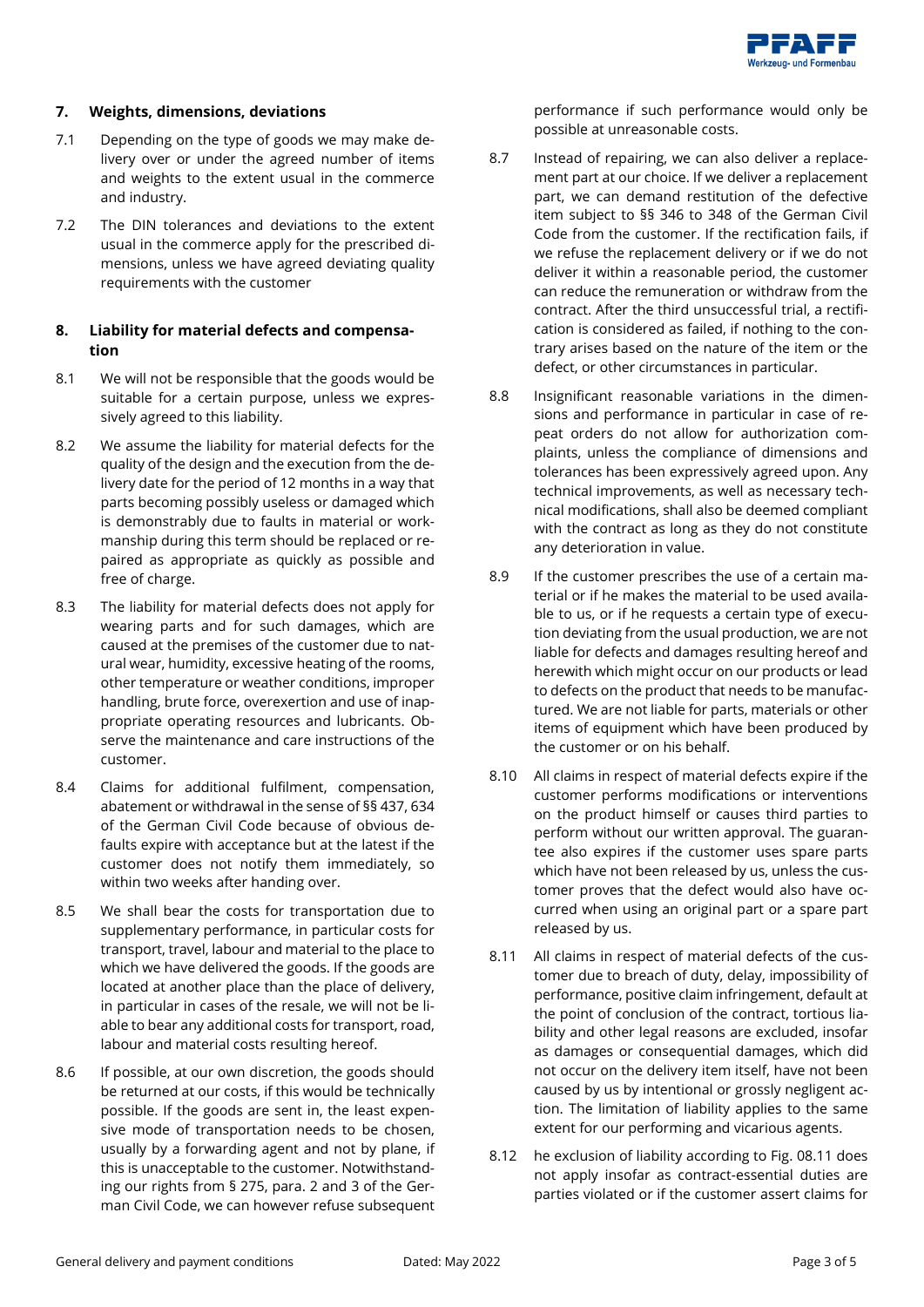

damages due to the lack of an assured features. However, in these cases, our liability is limited to the typical damage that could be anticipated in the conclusion of the contract.

8.13 We are not entitled to refer to the above-mentioned limitations of liability and the one-year warranty period in Fig. 8.2, if we have fraudulently concealed the deficiency or have given a guarantee of the quality of the item. Furthermore, the limitations of liability and the one-year warranty period in Fig. 8.2 do not apply for damages to life, limb or health, for claims according to the product liability law.

### **9. Materials provided by the customer**

- 9.1 If the customer makes the material available that has to be processed by us. The remaining material (waste) produced during the material processing and treatment would passing into our ownership without replacement, unless we agree on something different with the customer.
- 9.2 If the material is made available by the customer, we cannot be held liable for any deficiencies which can be traced by to material defects. If we determine any material defects, we will immediately inform the customer and mutually agree upon the further action.

### **10. Copyright**

- 10.1 The copyright and the ownership of the design drawings, 3D data, CAM data, electrodes and technology data as well as of all works which are capable of being copyrighted which we render to the customer remains with us. If applicable, the customer receives the electronic design data as 3D data.
- 10.2 Licences and rights of use can be purchased by the customer by means of a separate contract.

### **11. Indemnity obligation of the customer**

- 11.1 If the customer requests a certain type of execution or a certain specification of the goods, he has to check beforehand if this might result in copyright or patent infringements or to infringement of the rights of third parties. The customer has to inform us about the result of his examination before concluding the contract. We are not obliged to check without sufficient cause if the a.m. instructions of the customer would infringe the rights of third parties.
- 11.2 If we find out after having concluded the contract that the type of the requested execution or the specification (would) infringe(s) the right of third parties, we are entitled to request the customer to eliminate this obstacle within a suitable period of

time and to discontinue the works until then. If the customer does not fulfil our requirements in spite of an extension of time, we are entitled to retire from the contract and to claim damages.

- 11.3 If we are held liable by third parties in the cases of Fig. 11.1 p. 1 due to the infringement of their rights, the customer has to indemnify us immediately from any such claims of third parties. We can demand a reasonable advance of costs for court legal defence and expert costs as well as any other necessary costs accruing for the defence against claims of third parties from the customer.
- 11.4 The indemnity obligation and the obligation to pay an advance payment also applies if it would be revealed during a legal dispute at a later point in time, that the infringement of the rights of third parties has not taken place. The customer can request that we assign to him the rights of our rights against third parties regarding costs and compensation of damages after having completely performed the indemnity and fulfilment of our claims.

## **12. Exclusion of set-off, contractual penalty**

- 12.1 The customer can only set-off the payment of agreed remuneration against accounts receivable from us, if the counter-claim of the customer was either accepted by us or has been declared by judgement. Also, the rights of retention of the customer are excluded.
- 12.2 Contractual penalties are only accepted by us if they are consistent with the content of the contract, which have been set forth in the contract in writing Contractual penalties in general terms and conditions of the customer are not binding for us in any case.
- 12.3 All contractual penalties include for us the rights according to §§ 339 et seq. of the German Civil Code providing that the party who wants to derive the rights from the promise of contractual penalty has to demonstrate and prove all conditions hereof. Any contractual penalty is chargeable to any claims for compensation. We reserve the right to prove that no or only a minor damage was caused than the contractual penalty specifies and to reduce the contractual penalty accordingly.
- 12.4 If a forfeited contractual penalty is disproportionate, it may be reduced by judgement according to § 343 of the German Civil Code . The § 348 of the German Commercial Code (HGB) is not applicable.

# **13. Extrajudicial settlement**

13.1 We are unwilling to participate in dispute settlement procedures at a consumer arbitration board. For legal reasons we are also not obliged to participate in